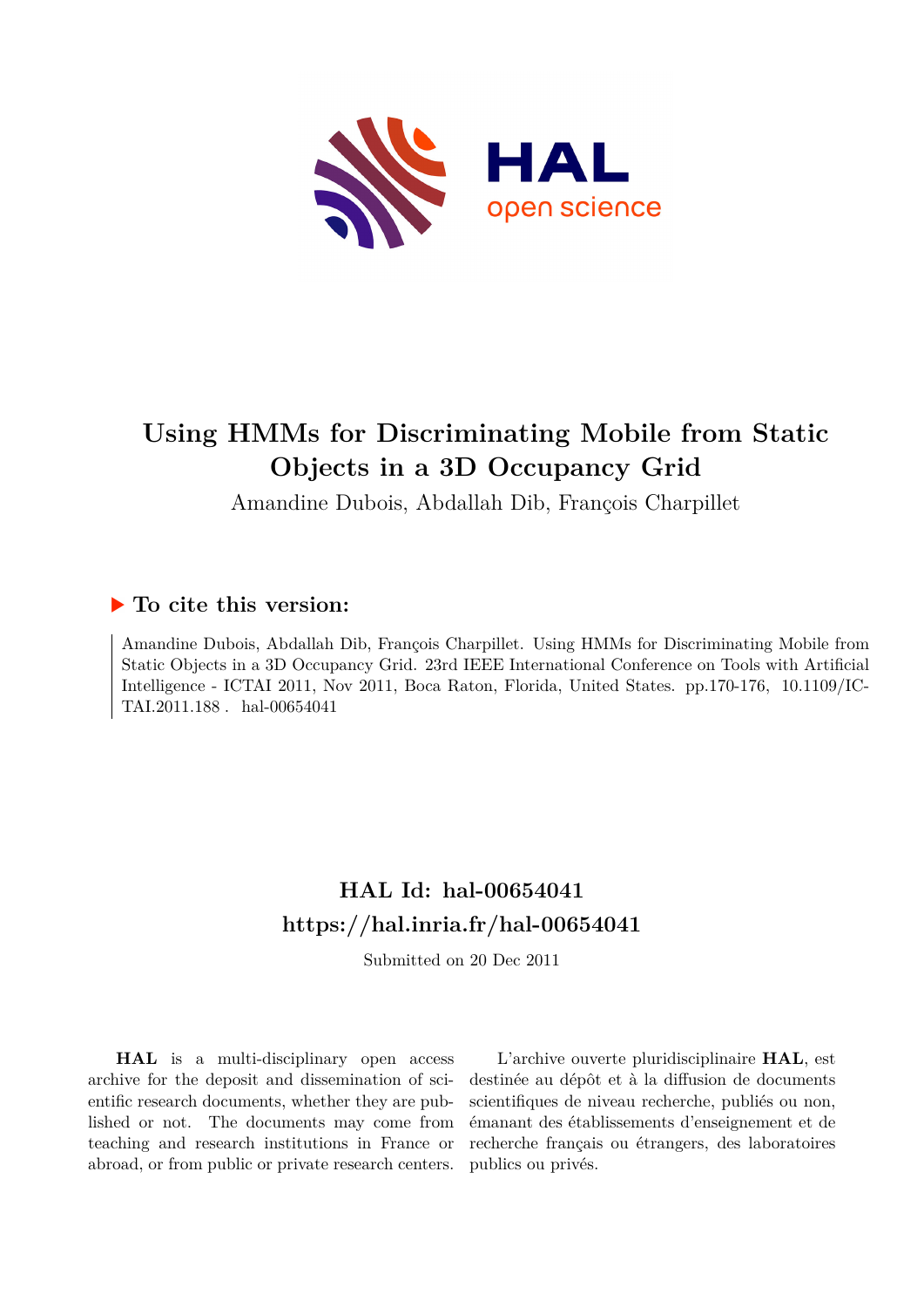# Using HMMs for Discriminating Mobile from Static Objects in a 3D Occupancy Grid

Amandine Dubois<sup>∗</sup> , Abdallah Dib<sup>∗</sup> , François Charpillet<sup>∗</sup> , ∗ *INRIA Nancy - Grand Est and LORIA 615 rue du Jardin Botanique 54600 Villers-lès-Nancy Email: firstname.lastname@inria.fr*

*Abstract*—This work is related to the development of a markerless system allowing the tracking of elderly people at home. Microsoft Kinect is a low cost 3D camera adapted to the tracking of human movements. We propose a method for making the fusion of the information provided by several Kinects. The observed space is tesselated into cells forming a 3D occupancy grid. We calculate a probability of occupation for each cell of the grid. From this probability we distinguish whether the cells are occupied or not by a static object (wall) or a mobile object (chair, human being). This categorization is realized in real-time using a simple three states HMM. The proposed method for discriminating between mobile and static objects in a room is the main contribution of this paper. The use of HMMs allows to deal with an aliasing problem since mobile objects result in the same observation as static objects. The approach is evaluated in simulation and in a real environment showing an efficient real-time discrimination between cells occupied by mobile objects and cells occupied by static objects.

*Keywords*-occupancy grid; Hidden Markov Model, mobile object tracking, Depth image;

#### I. INTRODUCTION

The ultimate objective of our project is to allow elderly people to live at home while they lose their autonomy. One of the main preoccupations as regard to the safety of this category of person, is to prevent falls. Several approaches have addressed this issue. Dib *et al.* [1] used a dynamic bayesian network (DBN) and a factored particle filtering algorithm for building a markeless human motion capture system estimating the 3D positions of the body joints over time. In this work several observation functions were build from the images provided by RGB cameras. The bayesian approach allowed to make the fusion of the different observation functions. Having a rich observation of the system allows to reduce the number of particles in the particle filter. Other researchers have successfully used 3D cameras for home monitoring of elderly. Jansen *et al.* [2] used a 3D camera in order to classify the pose of a person among an *a priori* set of characteristic poses: "standing", "sitting" or "lying down".

In this paper, we propose a system based on range cameras such as Kinect for tracking human movements. The Kinect was preferred to other camera systems because it has the particularity of being a low cost device sending back a color image and a depth image.

This paper deals with two issues regarding the use of several Kinects for tracking human movements. The first one is the fusion of the information provided by the different cameras. The second one is the discrimination between mobile objects and background. We will show that both problems can be addressed using a three states HMM.

From the depth image we create a spatial representation called an occupancy grid. In this representation, the space is divided into cells of a few centimeters with a probabilistic occupation state. In our approach a 3D occupancy grid is used for making the fusion of the information provided by several 3D cameras.

The second problem for tracking persons is to succeed at discriminating mobile objects from the background. Our approach is based on an extension of occupancy grids [4] using hidden Markov models in place of bayesian filtering such that each voxel of the grid is determined by a three state model (the voxel belongs to the background, the voxel belongs to a mobile object, the voxel is non occupied). Our work is related to others. Among them, let us quote Yapo *et al.* [3] who proposed a method to detect 3D objects using LIDAR sensors. Their approach is also based on the concept of occupancy grids. From a probabilistic representation they determine if the voxels are free, occupied or hidden.

This paper is organized as follows. In section II, the background on occupancy grid is presented. Then, in section III the method we propose is described. Subsection A is dedicated to the data fusion of several 3D sensors. Then subsection B describes the observation function that we use in the HMM. Subsection C examines how inference are made in order to estimate state probabilities. Finally in subsection D, we present experimental results obtained with our method.

#### II. BACKGROUND ON OCCUPANCY GRIDS

Occupancy grids such as defined in the article of Alberto Elfes [4] consist in dividing into cells a 2D or in our case a 3D space. The grid provides a representation of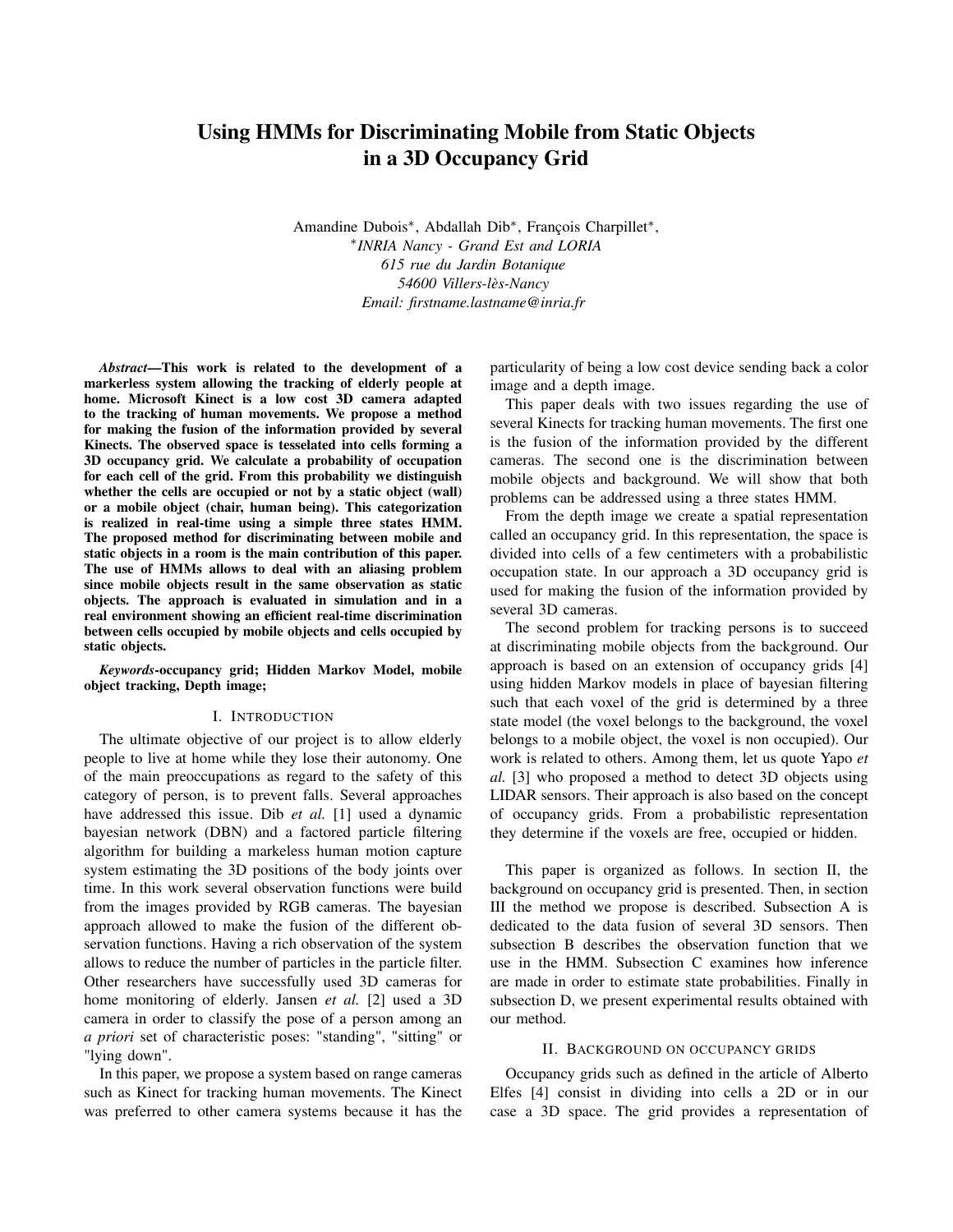the environment. For each cell we estimate its state, which can be either occupied or empty, from a probability of occupation. For the sake of simplicity, each cell is estimated independently of its nearby cells. A sensor model is used to calculate the probability of occupation. This model, denoted as  $P(r|z)$  with z the value the sensor should read and r the sensor reading, has the form of a gaussian distribution. In case of a range sensor, the probability of occupation  $P(s(x)|r)(x)$  (with  $s(x)$  a cell of the occupancy grid and z the distance the sensor should read if the cell is occupied and not occulted by an other object, and r the sensor reading) is represented by the Figure 1. This probability is updated using the Bayes rule. The estimation of the state of a cell  $i$ (positioned at  $x = C_i$ ) can be calculated as:

> $p_{t+1} = \frac{P(r_{t+1}|s(C_i) = occ)p_t}{P(r_{t+1})}$  $P({r}_{t+1})$

where

$$
p_{t+1} = P(s(C_i) = occ | \{r\}_{t+1})
$$

and

$$
P(\{r\}_{t+1}) = \sum_{s(C_i)} P(r_{t+1}|s(C_i))P(s(C_i)|\{r\}_t).
$$



Figure 1. Occupancy Grid.

We can consider the occupancy grid model as a two states HMM with no transitions between states as shown in Figure 2.



Figure 2. Representation of the occupancy grid model ( W: occupied; E: empty).

## III. METHOD

#### *A. Kinect fusion*

Kinects must be calibrated to a global coordinate system in order to merge several Kinects and to be able to update the occupancy grid for each Kinect. Our common coordinate system being the ground level, we need to calculate the transformation matrix between the ground and each camera. Usual method for camera calibration like epipolar geometry [5] or chessboard calibration can be used to calibrate RGB cameras with respect to ground.

Let  $K_{RgbGround}$  be the transformation matrix between the RGB camera and a common coordinate system. The transformation matrix  $K_{RgbDepth}$  between the depth camera and the RGB camera of each Kinect being known, the transformation  $K_{GroundDepth}$  between the depth camera and the common coordinate system can be obtained easily with the following equation:

$$
K_{GroundDepth} = K_{RgbGround}^{-1} \times K_{RgbDepth}
$$

Once calibrated, each 3D point in the Kinect coordinate system can be easily projected to the ground by multiplying by the inverse of  $K_{GroundDepth}$ . Hence the 3D points of different Kinects can be projected to the ground coordinate system as illustrated in the Figure 3.



Figure 3. Kinects ground calibration.

The occupancy grid is defined in the common coordinate system which allows to project the cells of the grid to the different camera coordinate systems and define an observation function for each Kinect.

#### *B. Observation function*

Each voxel  $C_i$  is represented by its center of mass, defined by coordinates (x,y,z). We can obtain at which distance is located the voxel from the camera by projecting the voxel to the camera coordinate system using the camera transformation matrix  $K_{GroundDepth}$ . We denote as l this distance. The distance  $l$  of the voxel is compared to the depth, denoted as d, of the corresponding pixel provided by the Kinect camera. The observation  $r$  (see the section II) takes as value the error of distance ( $\varepsilon$ ) between d and l calculated as  $\varepsilon = d - l$ . An observation function is built to evaluate the probability of occupation of the cell from the depth image  $P(r|C_i) = f(\varepsilon)$ .  $f(\varepsilon)$  is represented in Figure 4.

This function represents the following three cases: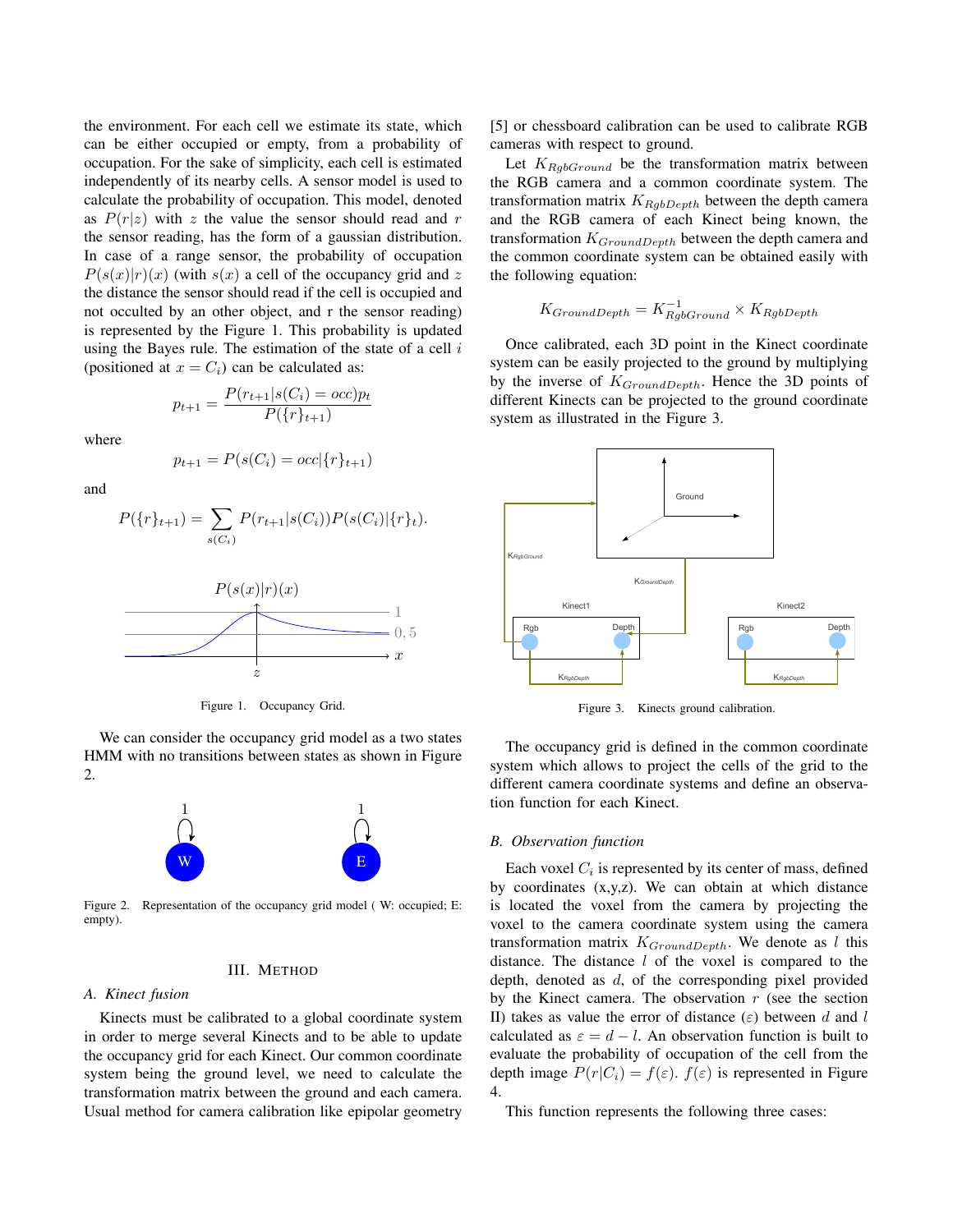

Figure 4. Representation of probability occupation.

- for  $\epsilon > 0$ : the state of the voxel is empty because the first object is located at a distance superior to the one of the voxel,
- for  $\varepsilon = 0$ : the state of the voxel is occupied by the first object visible by the camera,
- for  $\epsilon$  < 0: the state of the voxel is unknown because it is masked by an object closer to the camera.

Assuming that the information provided by the different camera is conditionally independent, we can multiply the different observation functions:

$$
P(r_1, ..., r_N|C_i) = \prod_{j=1}^N f(\varepsilon_j)
$$

where N is the number of cameras.

# *C. Probability of occupation*

In the classical occupancy grid method the state "empty" or "occupied" is calculated from the probability of occupation  $P(r|C_i)$ . For each cell, we use a three states HMM allowing to represent its dynamic and to determine its state. The three states are:

- the state "W" meaning that the cell is occupied and has always been occupied;
- the state "O" meaning that the cell is occupied but has already been empty at least once;
- the state "E" meaning that the cell is not occupied.

The representation of this HMM is shown in Figure 5. with

$$
\begin{array}{rcl}\n\alpha & = & 0.01 \\
\beta & = & 0.1 \\
\gamma & = & 0.4.\n\end{array}
$$

The probability to be in one of the three states is calculated with the Forward procedure [6]. We denote

$$
pw_t = P((C_i)_t = A | (r_t, r_{t-1}...r_0))
$$
  
\n
$$
po_t = P((C_i)_t = S | (r_t, r_{t-1}...r_0))
$$
  
\n
$$
pe_t = P((C_i)_t = E | (r_t, r_{t-1}...r_0))
$$

$$
P(r|C_i = pw) = f(\varepsilon)
$$
  
\n
$$
P(r|C_i = po) = f(\varepsilon)
$$
  
\n
$$
P(r|C_i = pe) = 1 - f(\varepsilon).
$$



Figure 5. A similar HMM is used to model the evolution of each cell.

The reckoning of the probabilities used for each state is the following:

$$
g = [pw_{t-1} * b] * f(\varepsilon)
$$
  
\n
$$
h = [po_{t-1} * c + pe_{t-1} * e] * f(\varepsilon)
$$
  
\n
$$
i = [pe_{t-1} * f + pw_{t-1} * a + po_{t-1} * d] * (1 - f(\varepsilon))
$$

$$
pw_t = \frac{g}{g+h+i}
$$
  

$$
pol_t = \frac{h}{g+h+i}
$$
  

$$
pe_t = \frac{i}{g+h+i}
$$

with the following initialization (see section IV-C):

$$
pw_0 = 0.5
$$

$$
po_0 = 0.0
$$

$$
pe_0 = 0.5.
$$

### *D. Categorization of cells*

We want to distinguish mobile objects (chair, being humans) from static objects (walls). We define a cell containing a mobile object as being a occupied cell that has previously been empty. Whereas cells containing a static object are cells that are occupied and that have never been empty. In other words we can write:

- for dynamics objects:  $C_i = O$
- for statics objects:  $C_i = W$
- for cells occupied by object:  $C_i = O \vee W$

Cells are categorized by choosing the maximum *a posteriori* (MAP), that is to say the most likely state of the corresponding HMM.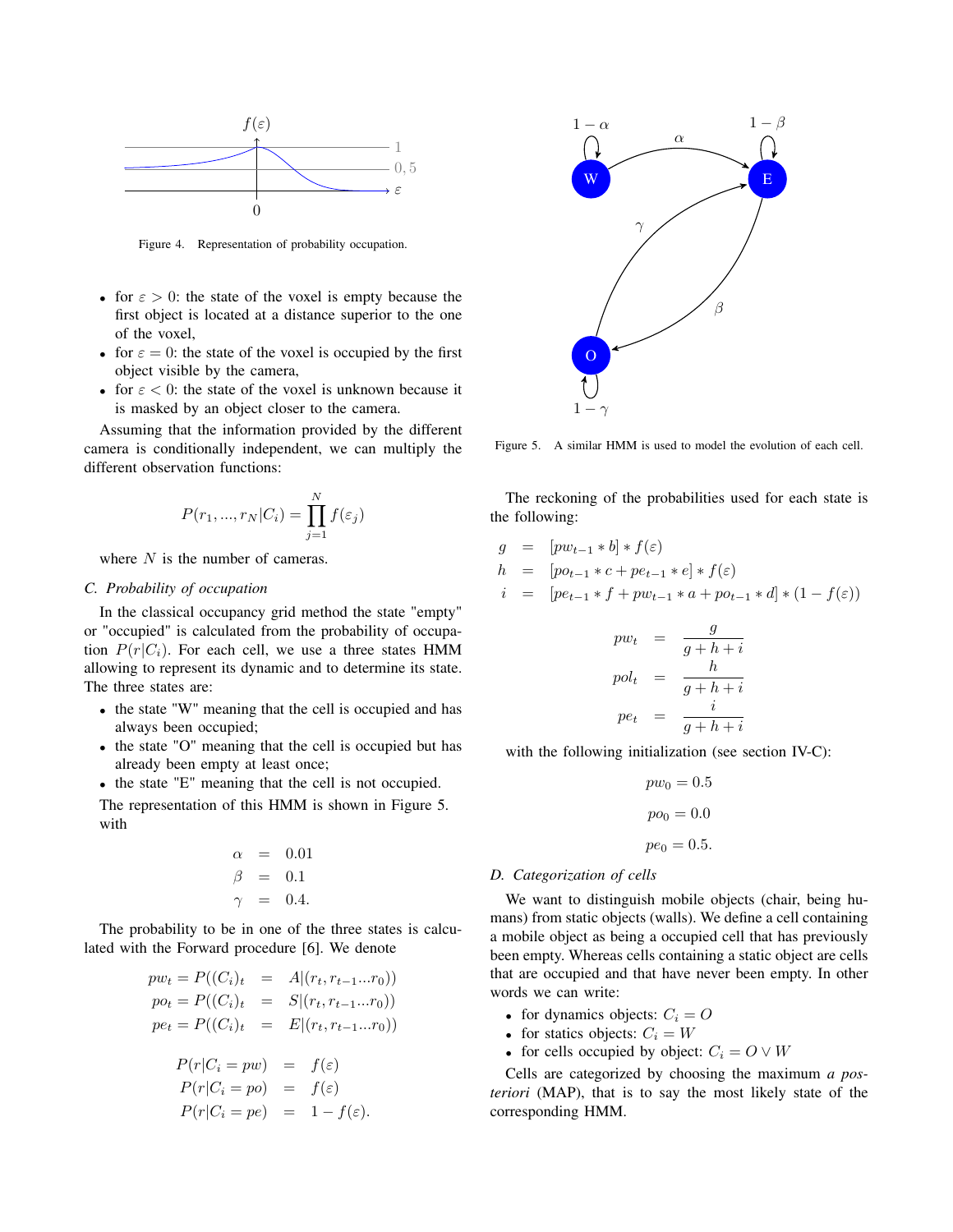| Number of<br>cameras |   |   |  |  |
|----------------------|---|---|--|--|
|                      | ◡ | - |  |  |

Table I EXECUTION SPEED OF THE ALGORITHM, MEASURED IN FRAME PER SECOND (FPS) WITH DIFFERENT NUMBER OF CAMERA AND 1 147 500 CELLS.

### IV. RESULTS

#### *A. Implementation*

Since the occupancy calculation is local for each cell in the grid, the algorithm can be easily parallelized. A GPU implementation was made for maintaining and updating the grid using OpenGL pixel shader stage.

In order to test the performances of the algorithm in term of execution speed, we calculate the number of frame per seconds (FPS) which we obtain in various situations that we present in the Table I.

These results were obtained using a 2.53GHz quad core laptop with a GeForce GT 330M GPU.

The results with more than two cameras were obtained by simulating the supplementary cameras. The simulation consists in repeating several times the operations realized for one camera. The Kinect can return up to 30 images per seconds according to its manufacturer.

### *B. Simulation*

This section describes our method for evaluating the sensitivity and the specificity of the system in a simulated environment. The sensitivity is the capacity to detect mobile objects when they are present and the specificity is the capacity of the system to detect the absence of mobile objects when there is no mobile object.

Figure 6 shows the output of the simulator and the result of the system classification. In order to perform the evaluation, the output of the system should be compared to a reference image pixel by pixel. Since it is impossible to evaluate the system in real conditions due to the fact that we need to index real images, we opted for an evaluation in a simulated environment. We have recorded a simulated human activity in a virtual scene and used these images as a reference. We simulate a Kinect by generating depth and RGB images from the virtual scene. In addition, a reference image that index each pixel in the scene as static or mobile object is also generated. RGB and depth images are supplied to our system to perform the classification. Finally we compare the output of the algorithm to the reference image. Results show a sensitivity of 87.14% and a specificity of 98.52% for a total of 430 frames (73.8M pixels). In the reference images only 2% of the pixels corresponded to the moving person whereas the other 98% were static objects or background. Table II shows the number of pixels for static and mobile objects obtained from the simulation and detected by our system.



(a) The simulation. (b) The apartment simulated with distinction between static and mobile objects.

| Figure 6. | The apartment simulation. |  |
|-----------|---------------------------|--|
|           |                           |  |

|          |                | reference      |                |  |
|----------|----------------|----------------|----------------|--|
|          |                | pixels: mobile | pixels: static |  |
| detected | pixels: mobile | 1 294 005      | 1 068 236      |  |
|          | pixels: static | 190 958        | 71 278 387     |  |

Table II NUMBER OF PIXELS IN EACH CATEGORY.

#### *C. Initial conditions*

This part of the discussion concerns the initial probability distribution  $\pi = (pw_0, po_0, pe_0)$ . Having no prior information about the scene, we suppose that all cells can be initially empty or occupied with the same probability. The meaning of the state  $O$  of the HMM being that the cell is occupied but has been previously seen empty, we consider that its initial probability is  $(po_0 = 0)$ . Therefore the initial probability of state W and E are fixed at 0.5 ( $pw_0 = pe_0 = 0.5$ ).

With this initial configuration, the model behaves very well at recognizing cells occupied by static objects. Cells occupied by mobile objects are identified as soon as the object starts to move.

In order to evaluate the sensibility of the model to the initial conditions, we have tested the HMM with different initial probabilities. We tried to equalize the initial probability of each state ( $pw_0 = po_0 = pe_0 = 1/3$ ). The equality of the probabilities didn't really affect the results. After a short period of confusion between mobile and static objects the model converges to the same results as with the previous initial conditions. More generally we can see that the model is robust to initial conditions.

This robustness shows that the categorization of the cells relies on the transition matrix of the model. Cells containing static object are identified due to the difference between transitions  $P(W_t|W_{t-1}) = 1 - \alpha$  and  $P(O_t|O_{t-1}) = 1 - \gamma$ , more precisely because  $\gamma > \alpha$ .

### *D. Behavior in realistic conditions*

We have tested our algorithm in an experimental apartment. Results presented here are qualitative. In Figure 7(a) and 7(b) we see the RGB and depth images. The image sent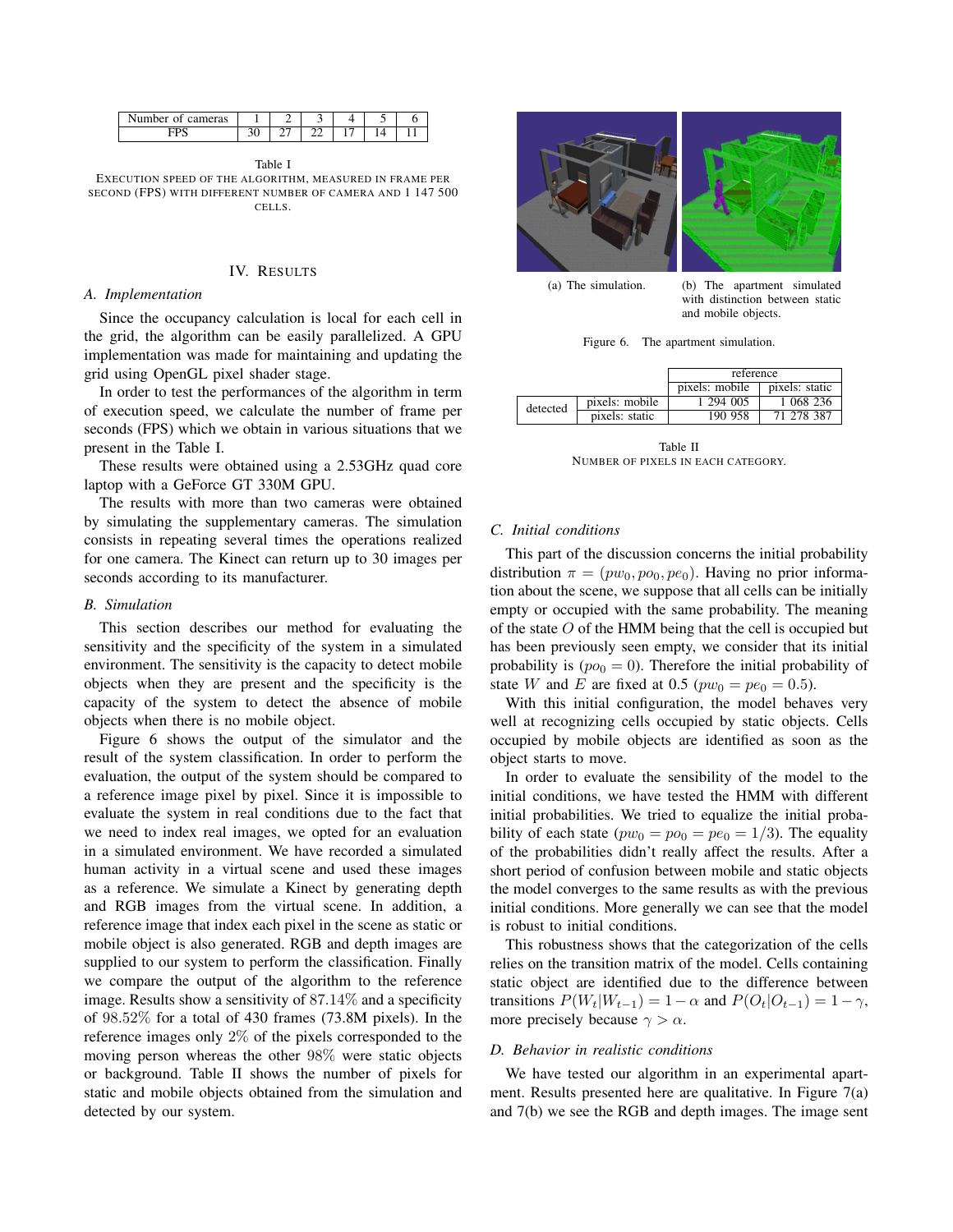

(a) RGB image Kinect. (b) Depth image Kinect.



(c) 3D reconstruction of the scene using depth and RGB images.

Figure 7. Image of Kinect camera.

back by the Kinect is illustrated by Figure 7(c). The black space corresponds to a badly reconstructed zone.

We have tested the algorithm with one camera and one person walking in front of the camera. As illustrated by Figure 8, walls, furnitures and the ground are correctly detected as static objects represented by green color and the person as a mobile object represented by blue color. We can see that the feet of the person in figure are detected as a static object, it's due to the size of the voxels and the uncertainty of the observation. The voxels have a length of 6 cm. The feet of the person are integrated in voxels representing the ground. We can notice that there is very limited noise on the background where a few badly positioned blue cubes remain. Moreover the tracking of mobile objects is fast enough to distinguish visually the members (leg, arm) of the person as it can be seen on Figure 8. A space without color is present above in the left of this figure. This is due to the size of the grid which is limited here to the perception range of the Kinect. The Kinect can reconstruct the depth of the scene up to 4 meters.

The obstacles in a room don't disturb the discrimination between mobile and static objects as shown on Figure 9.

When we move a furniture, this furniture, previously detected as a static object, is recognized as a mobile object. Figure 10 shows a chair becoming a mobile object. This result is allowed by the transition  $(W \rightarrow E)$  which models the fact that a furniture can be moved resulting in new empty space.

After a certain amount of time, it could be interesting to consider a furniture that has been moved as a new static



Figure 8. Green color: static objects (walls, furnitures, the ground). Blue color: mobile object (person).



Figure 9. Sitting person in a environment with obstacles.

object. This can be realized simply by adding a link ( $O \rightarrow$ W) with a small probability  $\gamma_2$  to the transition matrix as illustrated by Figure 11.

We have also tested the algorithm in a situation where several persons are walking in the field of view of the camera. This test showed that all persons were correctly detected as mobile objects as shown by Figure 12.



(a) The chair is considered as a (b) The chair has been moved static object. and is considered as a mobile object.

Figure 10. Chair becoming a mobile object.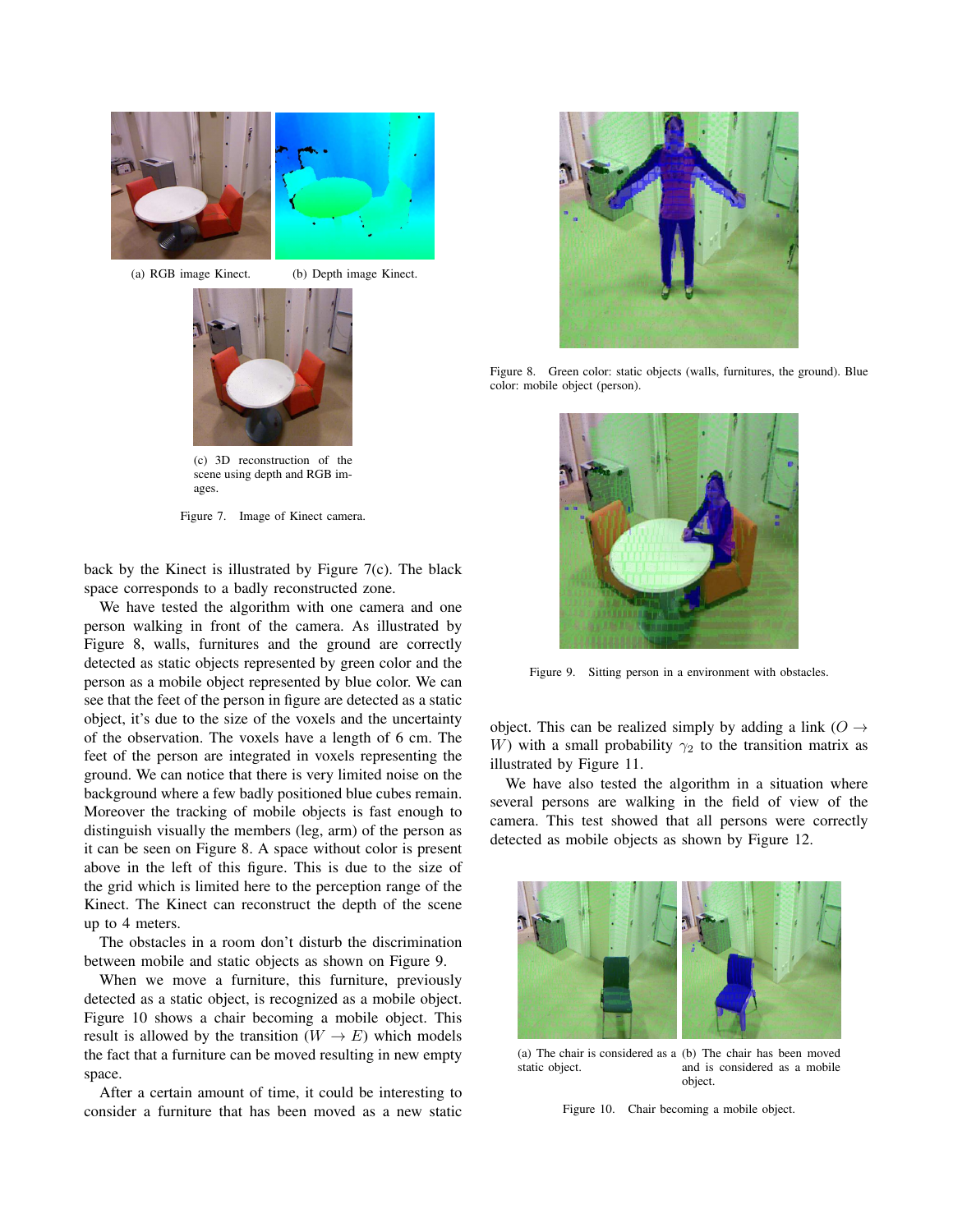





Figure 12. Several persons are in the room.

The experiment was then realized with two cameras placed as illustrated on Figure 13(a). We can see that the fusion of several cameras allows to discover more space while decreasing the noise around static objects as illustrated on Figure 13.

To finish we have tested the algorithm not in an experimental apartment but in a true apartment. One of the differences is on the level of lighting. The experimental apartment is located in a larger room with wall painted in black and not having windows. Thus lighting comes primarily from the artificial light. We wanted to test the algorithm in a more natural scene. We can see in Figure 14 that there are less noise compared to the experimental apartment. But we have noticed that when there is too much sun light on a white surface, the Kinect badly reconstructs the zone which is represented by black color in the lower right corner of Figure 14(a).



(a) Position of the two cameras (b) View of one of the cameras. in the apartment.



(c) View of the other cameras. (d) Fusion of the two cameras.

Figure 13. Test with two cameras.





(a) View of camera Kinect. (b) All the objects are detected as static (view without texture).





(c) A person is detected as a (d) A person is detected as mobile object. a mobile object (view without texture).

Figure 14. The use of the algorithm in a real apartment.

## V. CONCLUSION

We presented a markerless system using Kinect cameras in the aim of tracking of elderly people at home. First we proposed a system to merge several cameras by using 3D occupancy grid. We divided the scene into cells follow